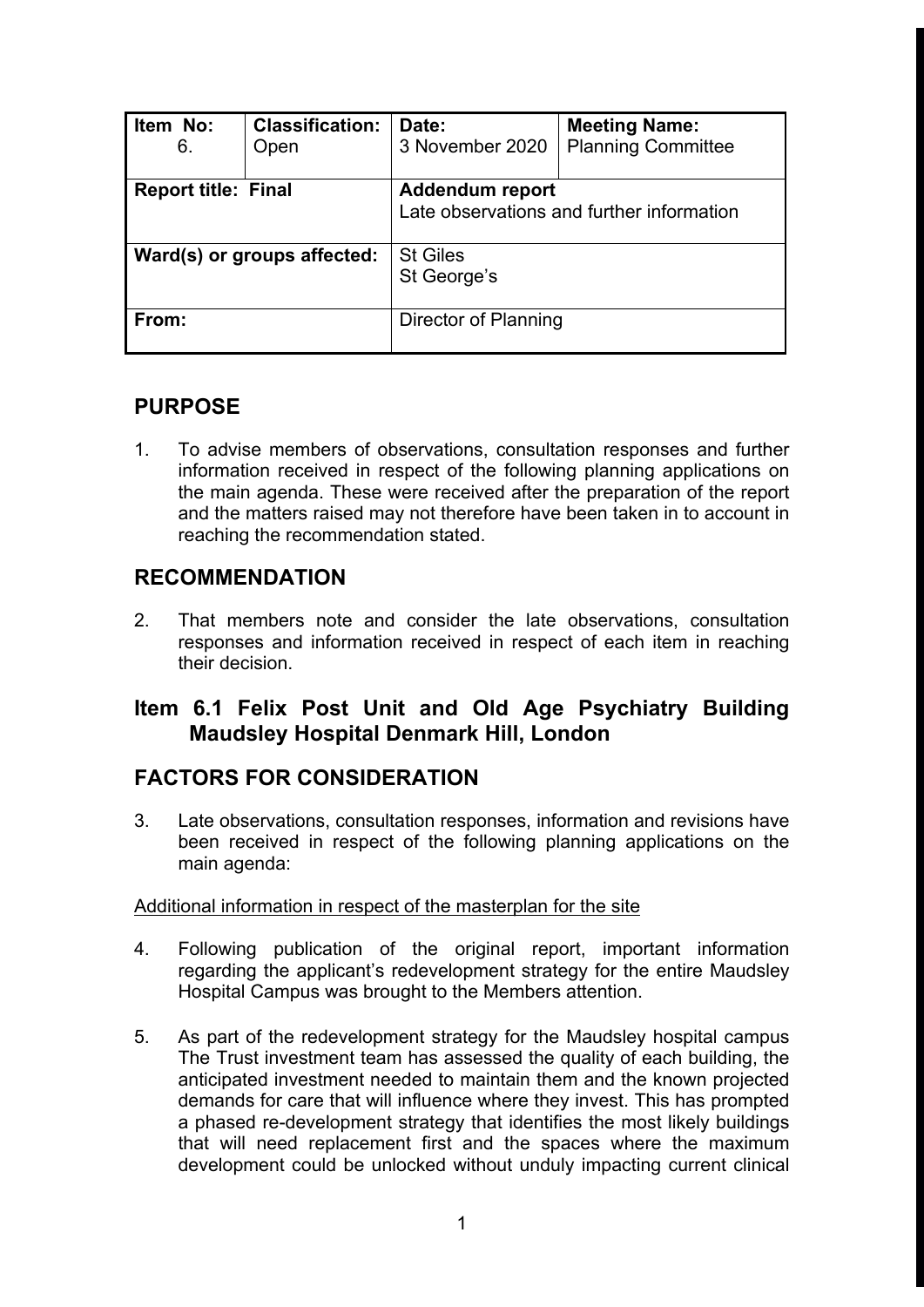delivery. This has established a hierarchy for phased re-development (shown in the image below) around which a flexible masterplan/ massing potential has been organized.



- 6. The Design and Access Statement and document titled 'Response to the DRP' submitted as part of the application sets out the masterplan approach. There are various images within the 'Response to the DRP' document which demonstrate the key principles for redevelopment across the site which are:-
	- Enhanced permeability by introducing east-west and north-south pedestrian routes throughout the site
	- All hospital buildings to front onto the east-west green spine at the heart of the site
	- Height & mass the proposed CYP building is intended to be the tallest building on the site
- 7. The documents referred to above have been available to view in full on the Councils website.

### Report Correction in Respect of Heritage Assets

8. Paragraph 286 of the committee report incorrectly stated that no further archaeological investigations are required on this site.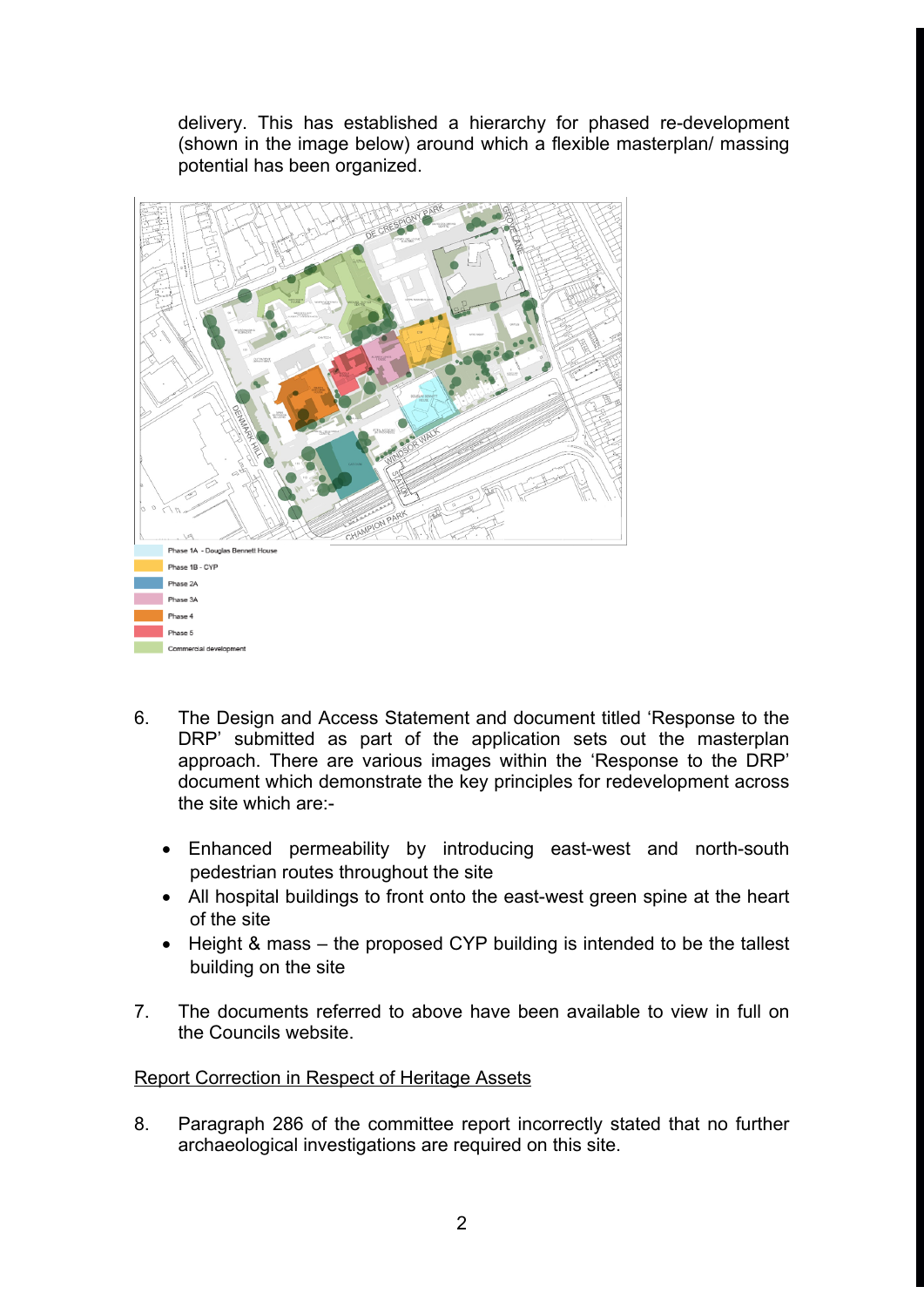- 9. However, as set out in paragraph 239 of the committee report the site is located outside archaeological priority zones established in the Southwark plan. The GLHER records the presence of a historic garden and the footprint of the WW1 Period hospital, both of which are outside the area proposed for redevelopment. The Heritage statement includes some detail of the Felix Post Unit, which will be impacted by the proposals here. It is recommended, as this is part of the historic hospital, its pre WW2 development phase, this building is subject to building recording, including archive research to determine the functional changes of the building over time.
- 10. Two conditions are considered to be necessary in respect of heritage protection. Those conditions are numbers 4 and 9 as set out in the original committee report.

### Updated Air Quality Assessment

- 11. Paragraph 185 of the original committee report identifies the need for a further Air Quality Assessment to be submitted. Following publication of the committee report a revised AQA was submitted to address the potential air quality impacts of the proposed CHP. This assessment has been reviewed by the Councils EPT.
- 12. The Following comments have been provided

*"I am satisfied that the Air Quality Assessment by Stroma demonstrates a negligible impact from the installation of micro CHP plant at this development in line with GLA SPG requirements. However, the assessment has used a different CHP model (albeit indicating that it will be a less polluting model so a worse case assessment) and does not cover details such as maintenance, etc.*

*I accept the assessment but would recommend a pre occupation condition be included in an approval to cover the details and management of the plant"*

13. An appropriate condition is recommended.

#### Carbon Offset Contribution

14. Paragraph 181 of the original committee report states that a carbon offset contribution of £100,800 is required to mitigate the shortfall of onsite carbon savings from the proposal. This figure was calculated using SAP2012. However, it is now appropriate to use SAP10 which would mean a lower onsite shortfall and therefore a lower contribution.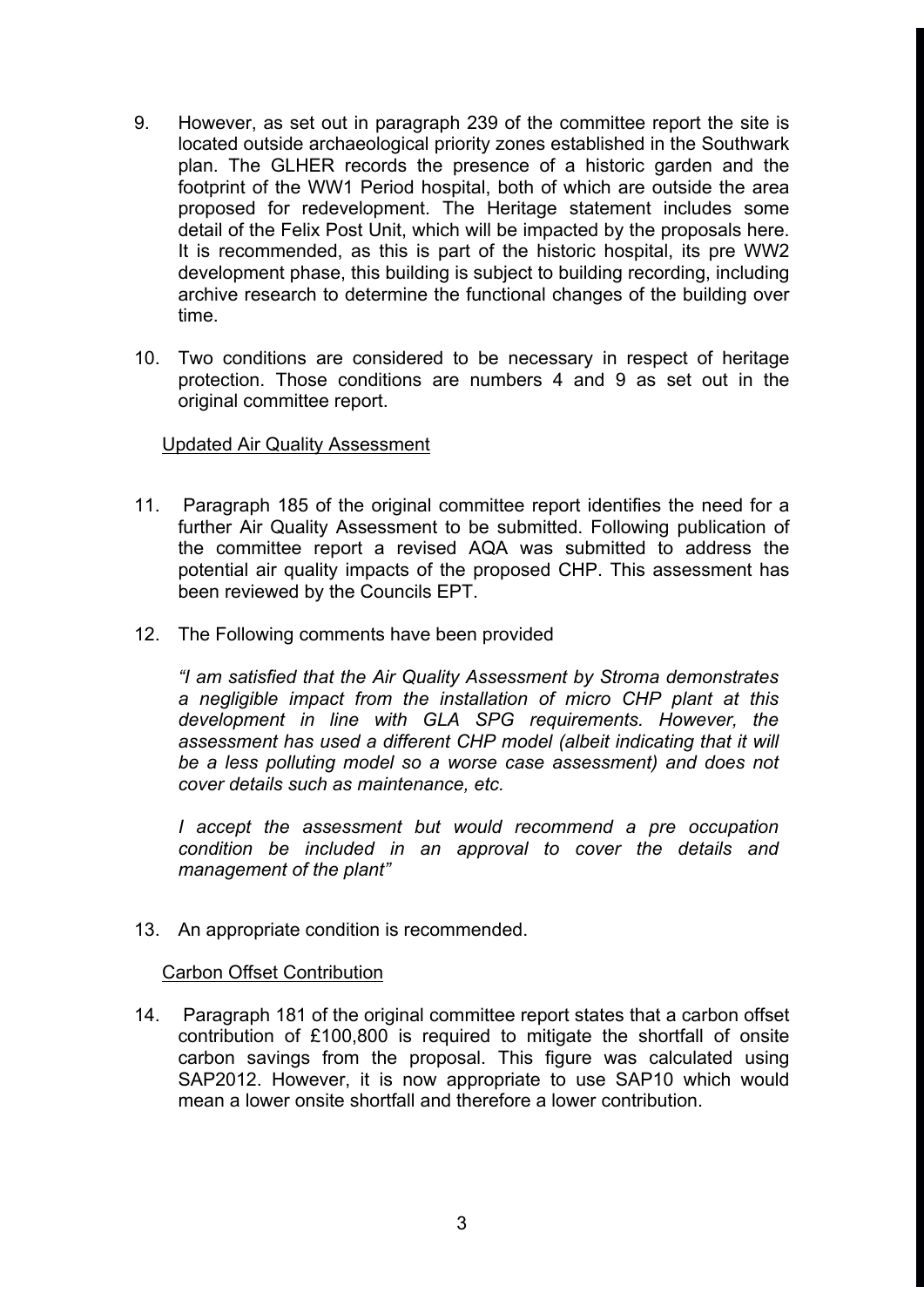15. The correct calculation should be based on a shortfall of 46 tonnes

 $46 \times 30 \times 60 = \text{\pounds}82,800$ 

### Minor Amendments to Recommended Planning Conditions

- 16. Following publication of the original committee report the applicant has sought to provide additional/further information to address the requirements of some of the recommended conditions. This has resulted in the need for some minor amendments to the published conditions in the following respects.
- 17. Condition 4 A report has been submitted and is currently being reviewed by the Councils Heritage Officers. If the report is acceptable this condition will be reworded as a compliance condition before the planning permission is issued.
- 18. Condition 6 sufficient landscaping details have been submitted to negate the need for further submissions consequently Condition 6 will be re-worded as a compliance condition.
- 19. Condition 8 further details regarding the location and technical specification for the electric vehicle charging point have now been submitted and therefore the wording of this condition will be amended to be a compliance condition.
- 20. Condition 21 further construction logistics information has been submitted. The wording of this condition will be amended to refer to the most up to date documents that have been reviewed by the Councils Highways Officer.

## **Conclusion of the Director of Planning**

21. Having taken into account the additional public response, and following consideration of the issues raised, the recommendation remains that planning permission should be granted, subject to conditions as amended in this Addendum report, completion of a s106 agreement, and referral to the Mayor of London.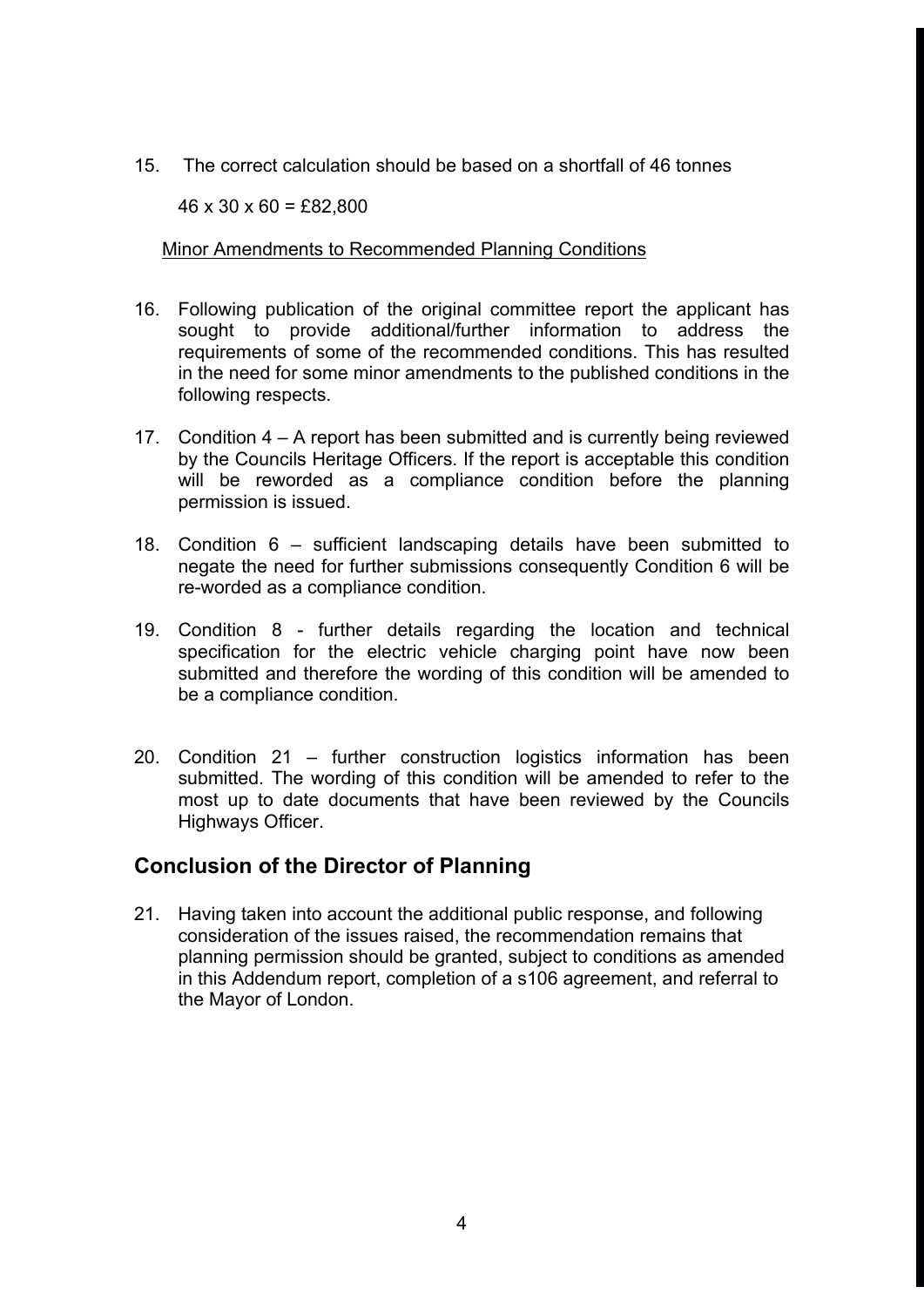## **PURPOSE**

22. To advise members of observations, consultation responses and further information received in respect of the following planning applications on the main agenda. These were received after the preparation of the report and the matters raised may not therefore have been taken in to account in reaching the recommendation stated.

## **RECOMMENDATION**

23. That members note and consider the late observations, consultation responses and information received in respect of each item in reaching their decision.

## **FACTORS FOR CONSIDERATION**

## **Item 6.2 – Skipton House, London Road, London SE1 6LH**

24. Late observations, consultation responses, information and revisions have been received in respect of the following planning applications on the main agenda:

## **Additional consultation responses:**

25. Two additional objections have been received, one from a resident of 251 Southwark Bridge Road. The objector comments that there will be no need for additional offices given the working and life style changes as a result of Covid-19, therefore the scheme, which is too close to neighbouring buildings, should not be allowed. The other objection is from a resident who wants to make sure concerns raised in their original objection to the scheme are considered.

## **Corrections within the report and recommendation:**

26. Paragraph 3 – The proposed floorspace figure is 41,625sq. m Paragraph 24 – The existing B1 floorspace is 24,085 sq m Paragraph 138, 140 and 145 - there are printing errors where thearagraphs are incomplete. The following paragraphs should read:

Paragraph 138:

27. 'E&COA SPD14 states that a transport assessment is required for all major applications. This should detail the likely impact on all the transport networks, including walking and cycling, and demonstrate how development can mitigate those impacts.'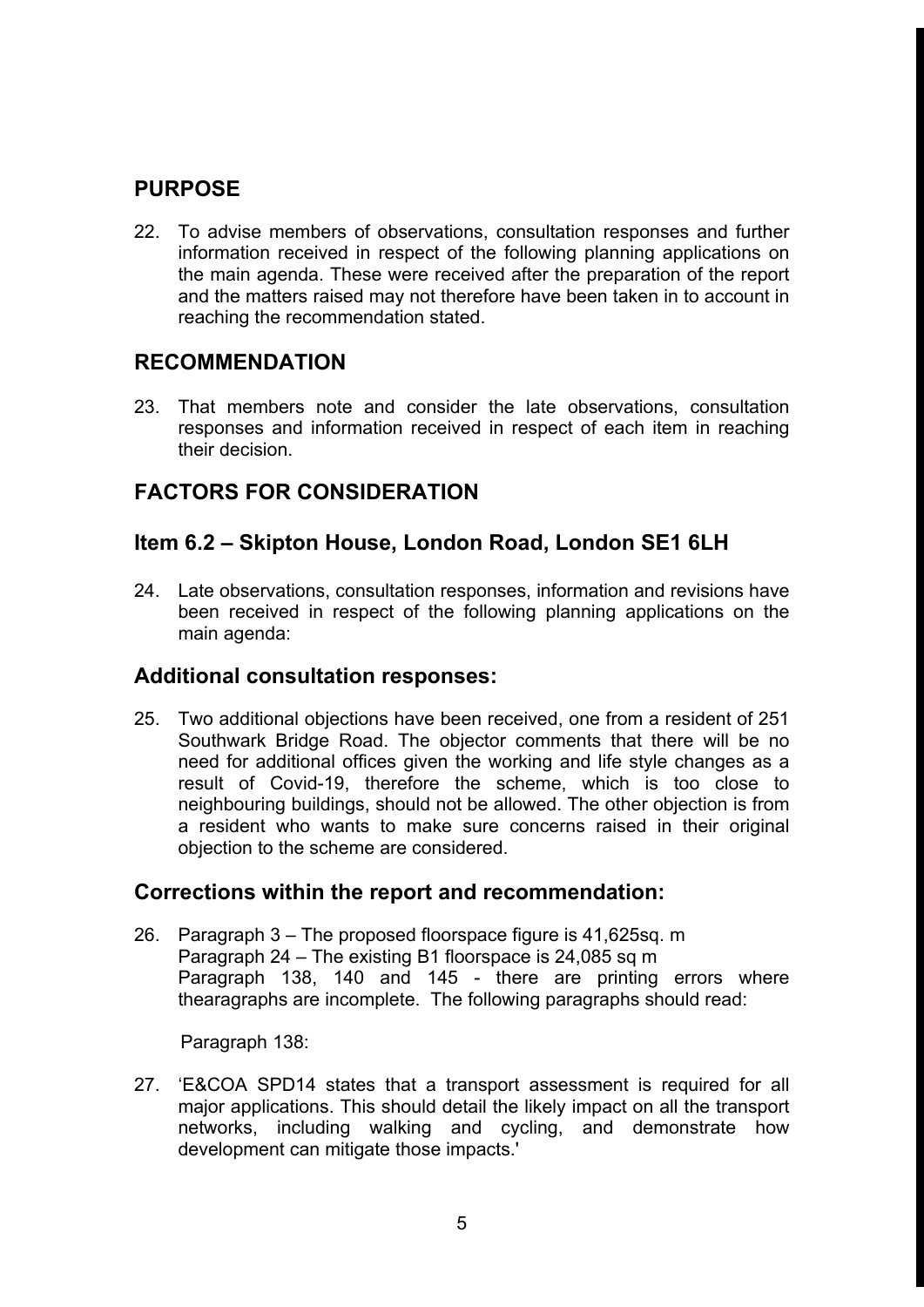Paragraph 140:

28. 'The development would provide a new main entrance onto Newington Causeway. Secondary pedestrian entrances would be provided onto London Road and Ontario Street. Vehicular access to the site would remain unchanged, from Ontario Street, however the existing basement parking would be removed and the site would be car free, except for a wheel chair car parking space, The basement would accommodate some on site servicing, waste storage, cycle parking and staff shower facilities.'

Paragraph 145:

- 29. 'Officers are satisfied that subject to a comprehensive and robust Delivery and Servicing management plan being secured, vehicular trip generation from the proposed development would not have a negative impact on traffic movements in the opportunity area.'
- 30. Paragraph 194 amendment to table Employment in the development Provide 132 sustained jobs for unemployed Southwark residents made up of (125 B1) (7 A1) or make a payment of £567,600.
- 31. Paragraph 195: reference to drawing 13550-A-L01-SK2 should be omitted – this plan is illustrative only, and a final plan will be agreed for the s106 agreement delineating the agreed level of affordable workspace.
- 32. The following conditions should be added to any permission, these conditions were referenced in the officers report and have been previously agreed with the applicant;

Time Limit

.

33. The development hereby permitted shall be begun before the end of three years from the date of this permission.

SITE CONTAMINATION

34. In the event that potential contamination is found at any time when carrying out the approved development that was not previously identified, it shall be reported in writing immediately to the Local Planning Authority, and a scheme of investigation and risk assessment, a remediation strategy and verification report (if required) shall be submitted to the Local Planning Authority for approval in writing.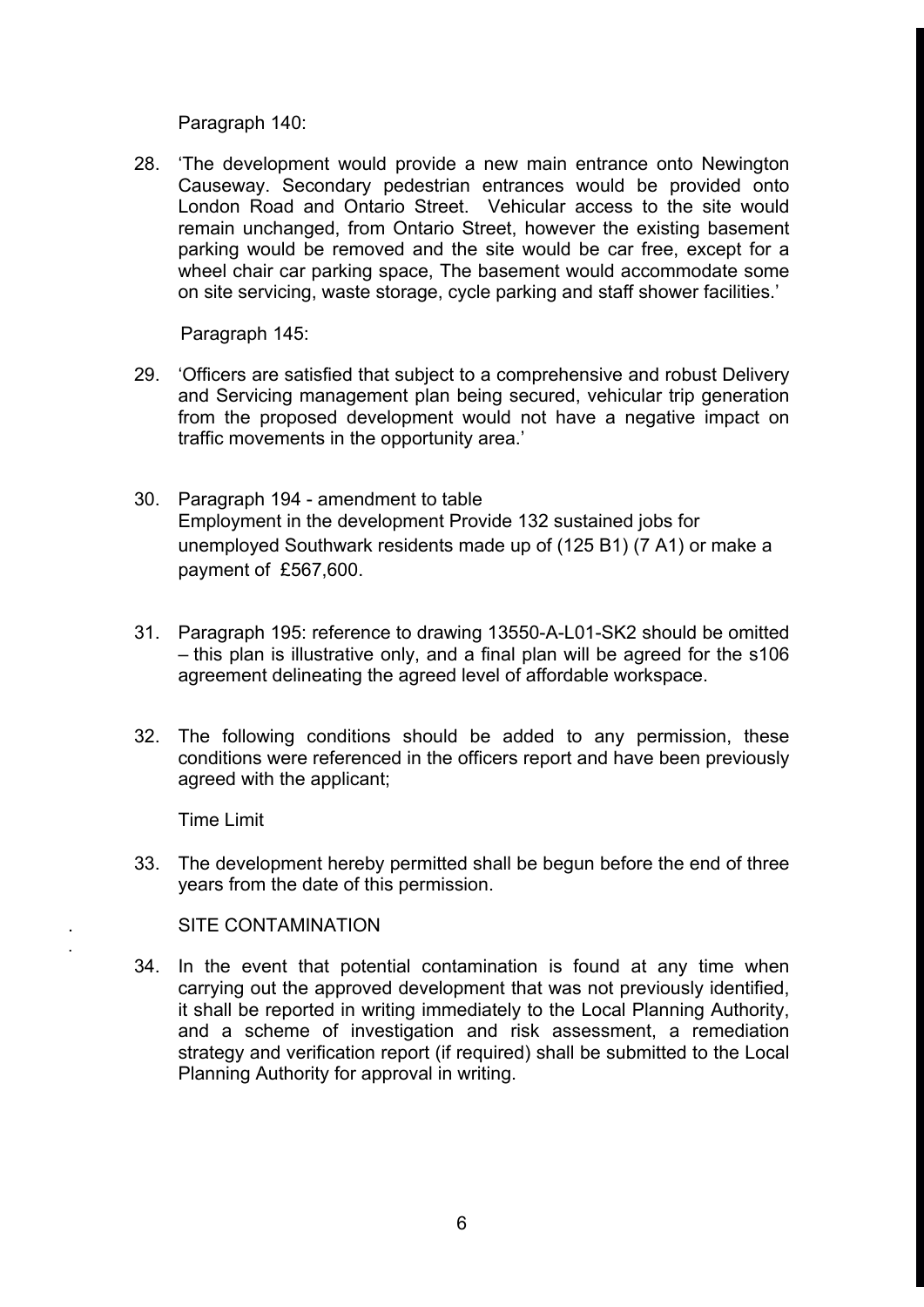### Reason

To ensure that risks from land contamination to the future users of the land and neighbouring land are minimised, together with those to controlled waters, property and ecological systems, and to ensure that the development can be carried out safely without unacceptable risks to workers, neighbours and other off-site receptors in accordance with saved policy 3.2 'Protection of amenity' of the Southwark Plan (2007), strategic policy 13' High environmental standards' of the Core Strategy (2011) and the National Planning Policy Framework 2019.

FINAL DELIVERY AND SERVICING MANAGEMENT PLAN

- 35. Before first occupation of the development hereby consented, a Final Delivery and Servicing Management Plan (DSP) detailing how all parts of the site are to be serviced shall be submitted to and approved in writing by the Local Planning Authority. The Final DSP shall be based on the principles set out in the Outline Delivery and Servicing Management Plan (Delivery and Servicing Plan - ref. no. T&PPB7918R001F0.1 - dated December 2018 - produced by Royal Haskoning DHV)
- 36. The Final DSP shall incorporate meaningful measures to reduce freight traffic over time and collective procurement, including consolidation of deliveries through this development's Facilities Management and/or offsite consolidation centres plus 'just in time' deliveries, in accordance with Transport for London's guidance, for instance through consolidation and collaboration

The development shall be carried out in accordance with the approval given and shall remain for as long as the development is occupied.

### Reason

To ensure compliance with: the National Planning Policy Framework 2019:

Strategic Policy 2 (Sustainable Transport) of the Core Strategy 2011, and Saved Policy 5.2 (Transport Impacts) of the Southwark Plan 2007.

### TRAVEL PLAN AND TRANSPORT METHODS SURVEY

37. a) Before the first occupation of any part of the development hereby approved, a Travel Plan shall be submitted to and approved in writing by the Local Planning Authority. The Travel Plan shall set out the measures to be taken to encourage the use of modes of transport other than the car by all users of the building. Active travel measures should be the focus of the Travel Plan.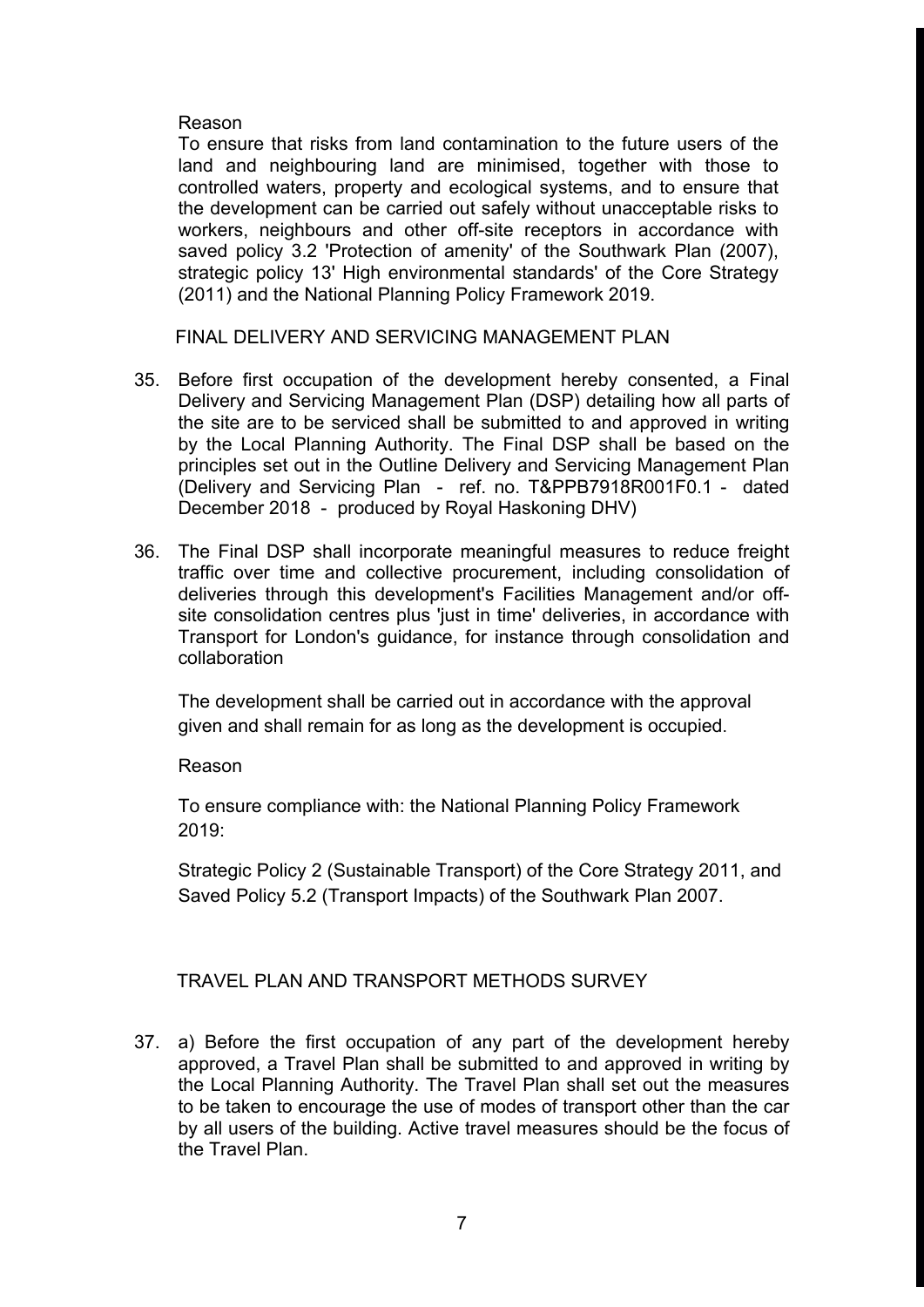38. b) At the start of the second year of operation of the approved Travel Plan a detailed survey showing the methods of transport used by all those users of the development to and from the site and how this compares with the proposed measures and any additional measures to be taken to encourage the use of public transport, walking and cycling to the site shall be submitted to and approved in writing by the Local Planning Authority and the development shall not be carried out otherwise in accordance with any such approval given.

Reason:

In order that the use of non-car based travel is encouraged in accordance with: the National Planning Policy Framework 2019; Strategic Policy 2 (Sustainable Transport) of the Core Strategy 2011, and; Saved Policies 5.2 (Transport Impacts), 5.3 (Walking and Cycling) and 5.6 (Car Parking) of the Southwark Plan 2007.

Noise

39. The machinery, plant or equipment installed or operated in connection with the carrying out of this permission shall be so enclosed and/or attenuated that noise there from does not, at any time, increase the ambient equivalent noise level when the plant, etc., is in use as measured at any adjoining or nearby premises in separate occupation; or (in the case of any adjoining or nearby residential premises) as measured outside those premises; or (in the case of residential premises in the same building) as measured in the residential unit.

Reason

To ensure that occupiers of neighbouring premises do not suffer a loss of amenity by reason of noise nuisance from plant and machinery in accordance with the National Planning Policy Framework 2019, .Strategic Policy 13 High Environmental Standards of the Core Strategy 2011 and Saved Policy 3.2 Protection of Amenity of the Southwark Plan (2007).

EXTERNAL LIGHTING – STANDARD

40. Any external lighting system installed at the development shall comply with the Institute of Lighting Professionals (ILE) Guidance for the Reduction of Obtrusive Light (January 2012).

### Reason

In order that the Council may be satisfied as to the details of the development in the interest of the visual amenity of the area, the amenity and privacy of adjoining occupiers, and their protection from light nuisance, in accordance with The National Planning Policy Framework 2012, Strategic Policy 12 Design and Conservation and Strategic Policy 13 High environmental standards of The Core Strategy 2011 and Saved Policies 3.2 Protection of Amenity and 3.14 Designing out crime of the Southwark Plan 2007.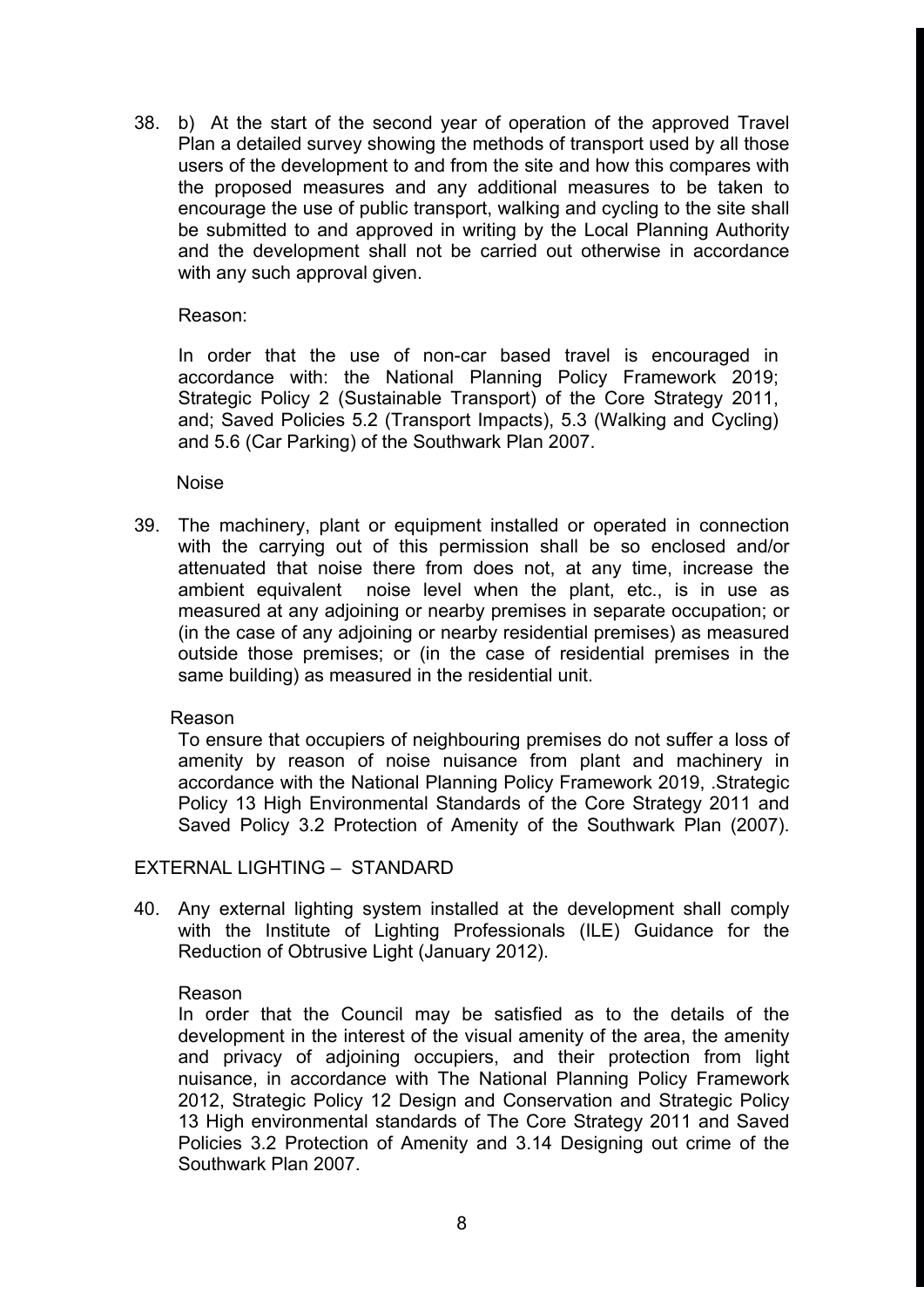#### SERVICING HOURS

41. No Heavy Goods Vehicles (HGV's) shall attend Skipton House for deliveries or collections on weekdays before 09:30 or after 17:00 and not at all on Saturdays, Sundays or Public Holidays.

#### Reason

To safeguard the amenity of neighbouring residential properties in accordance with The National Planning Policy Framework 2012, Strategic Policy 13 High environmental standards of The Core Strategy 2011 and Saved Policy 3.2 Protection of Amenity of The Southwark Plan 2007.

### RESTRICTIONS ON USE

42. Notwithstanding the provisions of the Town and Country Planning (Use Classes) Order and any associated provisions of the Town and Country Planning General Permitted Development Order (including any future amendment of enactment of those Orders), the proposed D2 gym shall be used as a gym only and for no other purpose within Class D2.

### Reason:

In granting this permission the Local Planning Authority has had regard to the special circumstances of this case and wishes to have the opportunity of exercising control over use, in accordance with: the National Planning Policy Framework 2019; Strategic Policy 13 (High environmental standards) of the Core Strategy 2011, and; Saved Policy 3.2 (Protection of Amenity) of the Southwark Plan 2007.

### COMPLIANCE WITH AIR QUALITY - STANDARD

43. Prior to occupation this development shall achieve full compliance with the air quality assessment mitigation measures as detailed in WYG Air Quality Assessment report (ref: A111413 Issue 2, dated: 3rd December 2018.

#### Reason

To protect future occupiers from poor external air quality in accordance with The National Planning Policy Framework 2012, Strategic Policy 13 High Environmental Standards of the Core Strategy 2011 and Saved Policy 3.6 Air Quality of the Southwark Plan 2007.

### PLANT NOISE - STANDARD

44. The Rated sound level from any plant, together with any associated ducting shall not exceed the Background sound level (LA90 15min) at the nearest noise sensitive premises. Furthermore, the Specific plant sound level shall be 10dB(A) or more below the background sound level in this location. For the purposes of this condition the Background, Rating and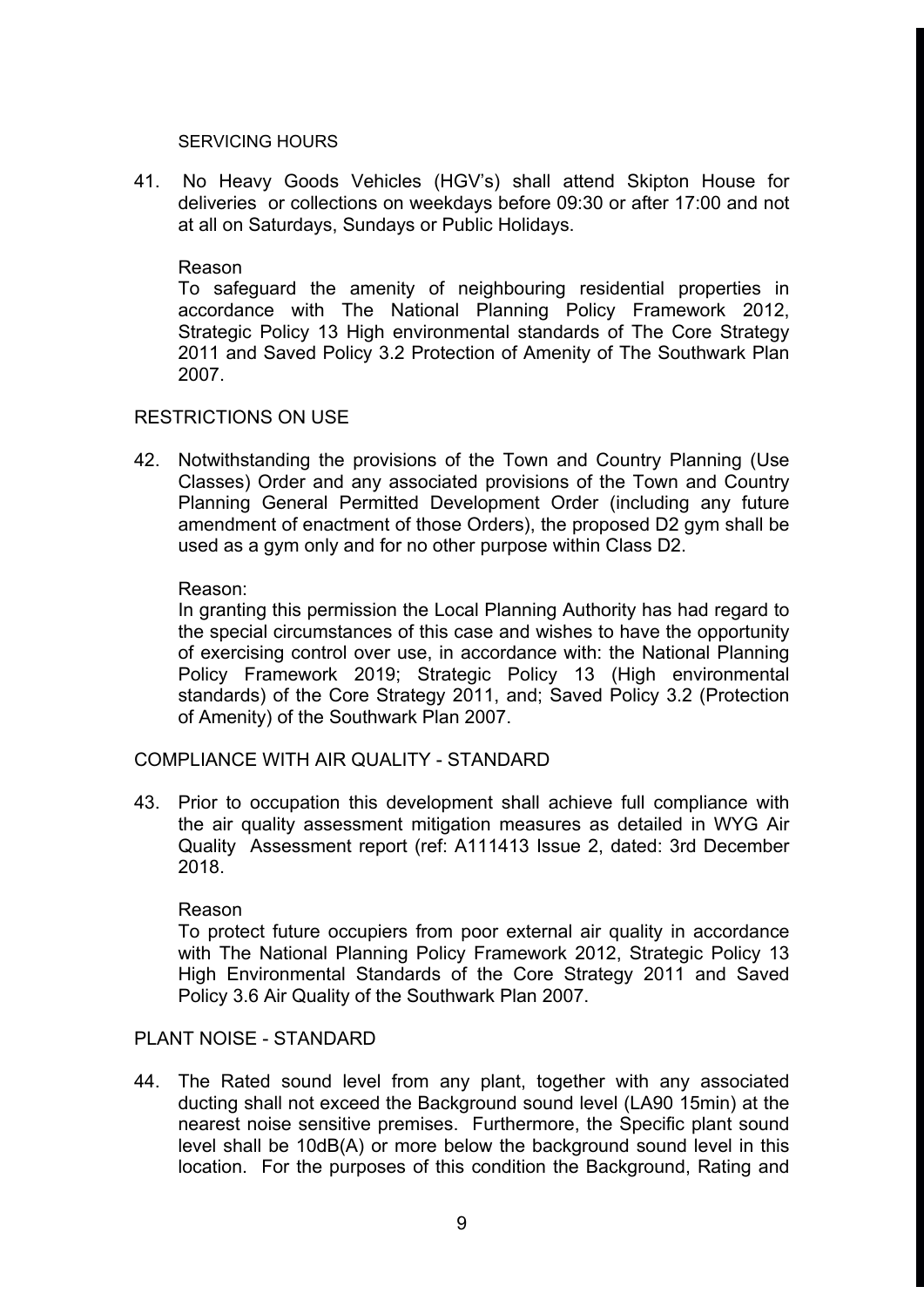Specific Sound levels shall be calculated fully in accordance with the methodology of BS4142:2014.

### Reason

.

To ensure that occupiers of neighbouring premises do not suffer a loss of amenity by reason of noise nuisance or the local environment from noise creep due to plant.

## **Conclusion of the Director of Planning**

45. Having considered the additional information, including the additional objection, the recommendation remains that planning permission be granted, subject to conditions, including the additional conditions listed above, completion of a s106 agreement, and referral to the Mayor of London.

## **REASON FOR URGENCY**

46. Applications are required by statute to be considered as speedily as possible. The application has been publicised as being on the agenda for consideration at this meeting of the Planning Committee and applicants and objectors have been invited to attend the meeting to make their views known. Deferral would delay the processing of the applications and would inconvenience all those who attend the meeting

## **REASON FOR LATENESS**

47. The new information, comments reported and corrections to the main report and recommendation have been noted and/or received since the committee agenda was printed. They all relate to an item on the agenda and Members should be aware of the objections and comments made.

## **Conclusion of the Director of Planning**

48. Having taken into account the additional public response, and following consideration of the issues raised, the recommendation remains that planning permission should be granted, subject to conditions as amended in this Addendum report, completion of a s106 agreement, and referral to the Mayor of London.